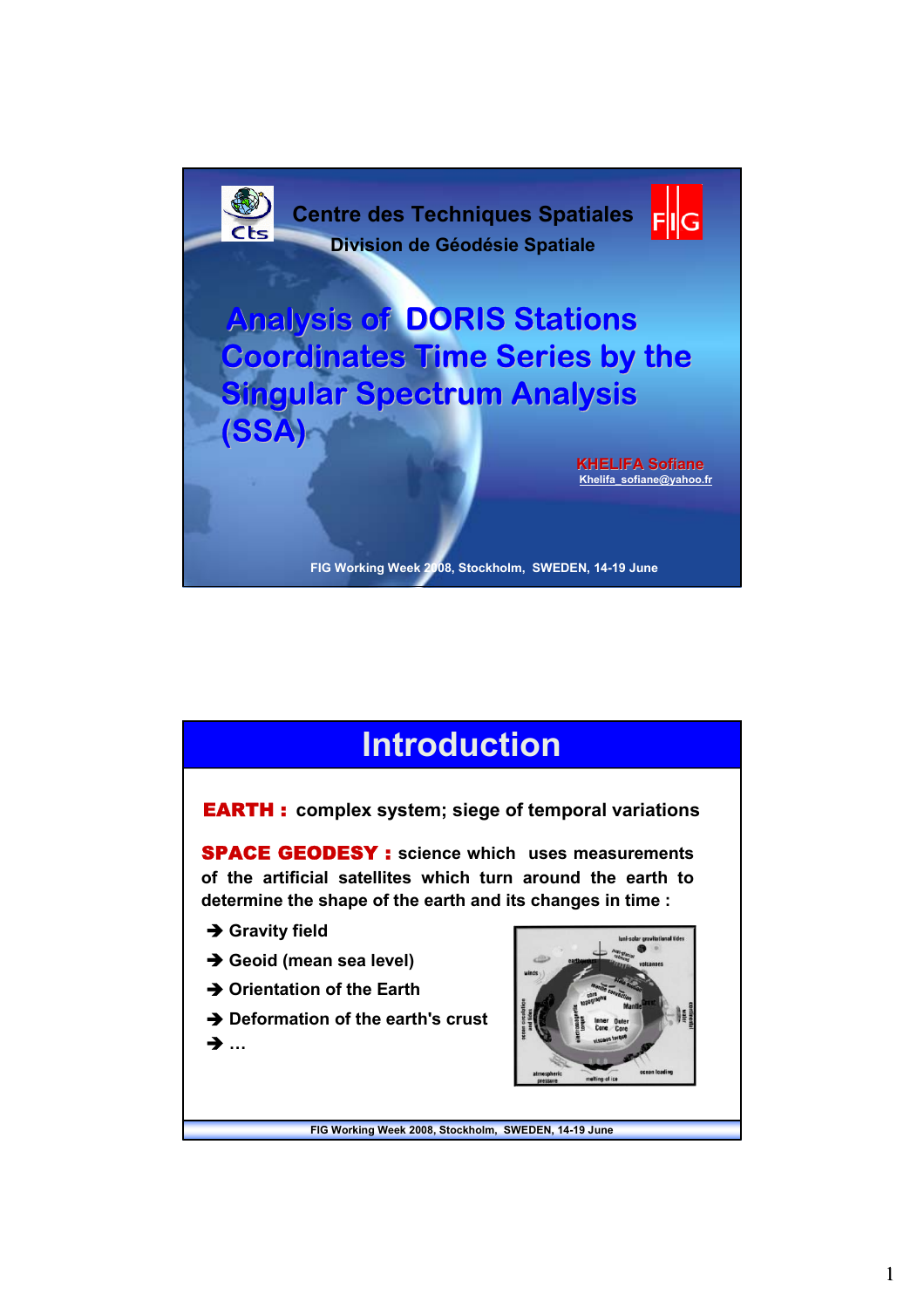# **Introduction**

### Techniques of space geodesy : VLBI, SLR, GPS, DORIS







Measures evolution of the phase of the incidental wave (even radiosource) between two radio telescopes.

*VLBI*

Measures the time intervals required for pulses emitted by a Laser transmitter (station) to a satellite.

*SLR*



Measures Doppler effect.

*DORIS*

un <sub>à</sub> m

**FIG Working Week 2008, Stockholm, SWEDEN, 14-19 June** 

### **Introduction Introduction**

**The richness and the great quantity of the measurements collected by these systems (VLBI, SLR, GPS and DORIS) Allows today to represent the displacement of the stations on the Earth in the form of time series of coordinates which require the development of the adequate methods of analysis for a better exploitation.**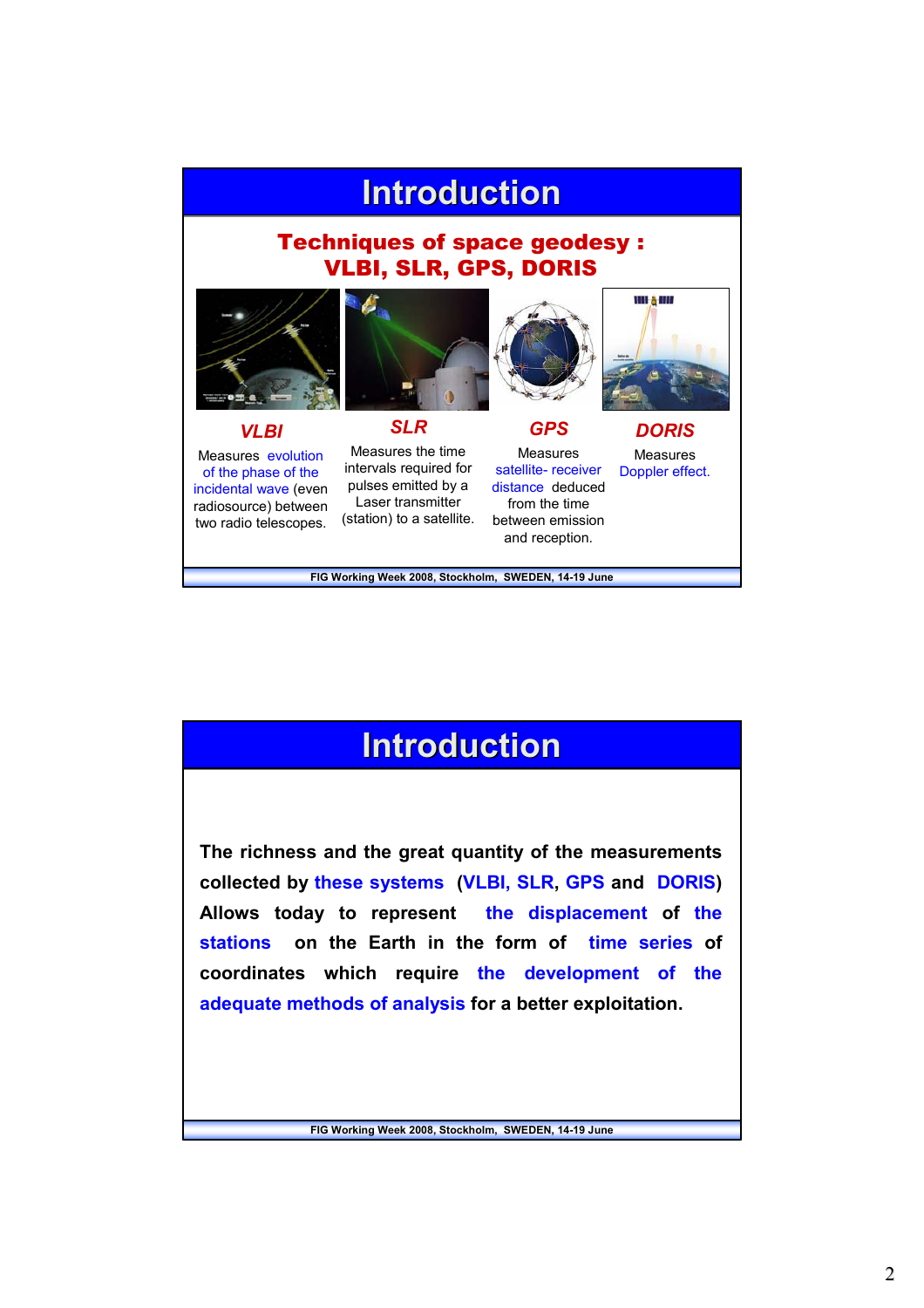

## **Objectives Objectives**

**Application of the SSA (Singular Spectrum Analysis) method in the analysis of time series of stations coordinates of space geodesy, in order, to collect the maximum of exploitable information on the signals and their noises which will make it possible to better apprehend the temporal variability of stations movement.**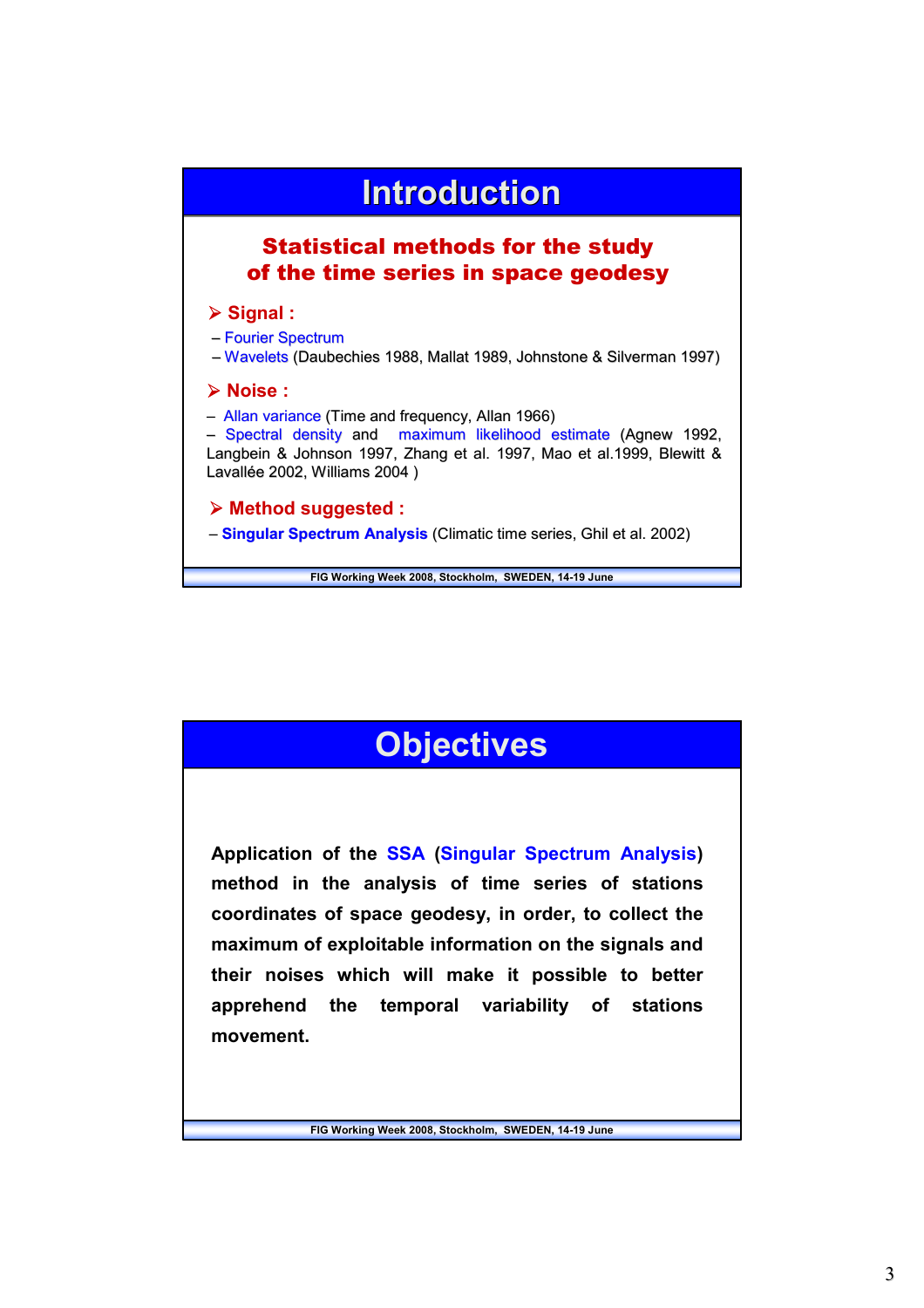### **Time series Time series**

#### Time Series :

Sequence of numerical observations  $X_t$  measured at successive times **t** ( t = 1…, *N*; *N* : length of the series )

### $X_t = m_t + s_t + \varepsilon_t$

**m<sub>t</sub>** *Trend (long-term evolution of the series)* 

**s**<sub>*t***</sub>** *Cyclical component (seasonal effect of the series)*</sub>

ε**<sup>t</sup>** : **Residual component** *(noise affecting the series)*

**FIG Working Week 2008, Stockholm, SWEDEN, 14-19 June** 

### **Singular Spectrum Analysis ingular ingular Spectrum pectrum Analysis nalysis**

Objective : **Extraction** of the **significant components** from a time series (trend, seasonal component and noise).

Principle : **Computation** of the **eigenvalues** and **the eigenvectors** of the **lag-covariance matrix C** formed from the time series  $\{X_t, t=1...,N\}$  and the **reconstruction** of this time series **on the basis of the principal eigenvectors**.

$$
C = \frac{1}{N - M + 1} D^{t} D \qquad D = \begin{pmatrix} X_{1} & X_{2} & \cdots & X_{M} \\ X_{2} & X_{3} & \cdots & X_{M+1} \\ \vdots & \vdots & \ddots & \vdots \\ X_{N - M + 1} & X_{N - M + 2} & \cdots & X_{N} \end{pmatrix}
$$
  
M : Lag of covariance ; N : length of the series.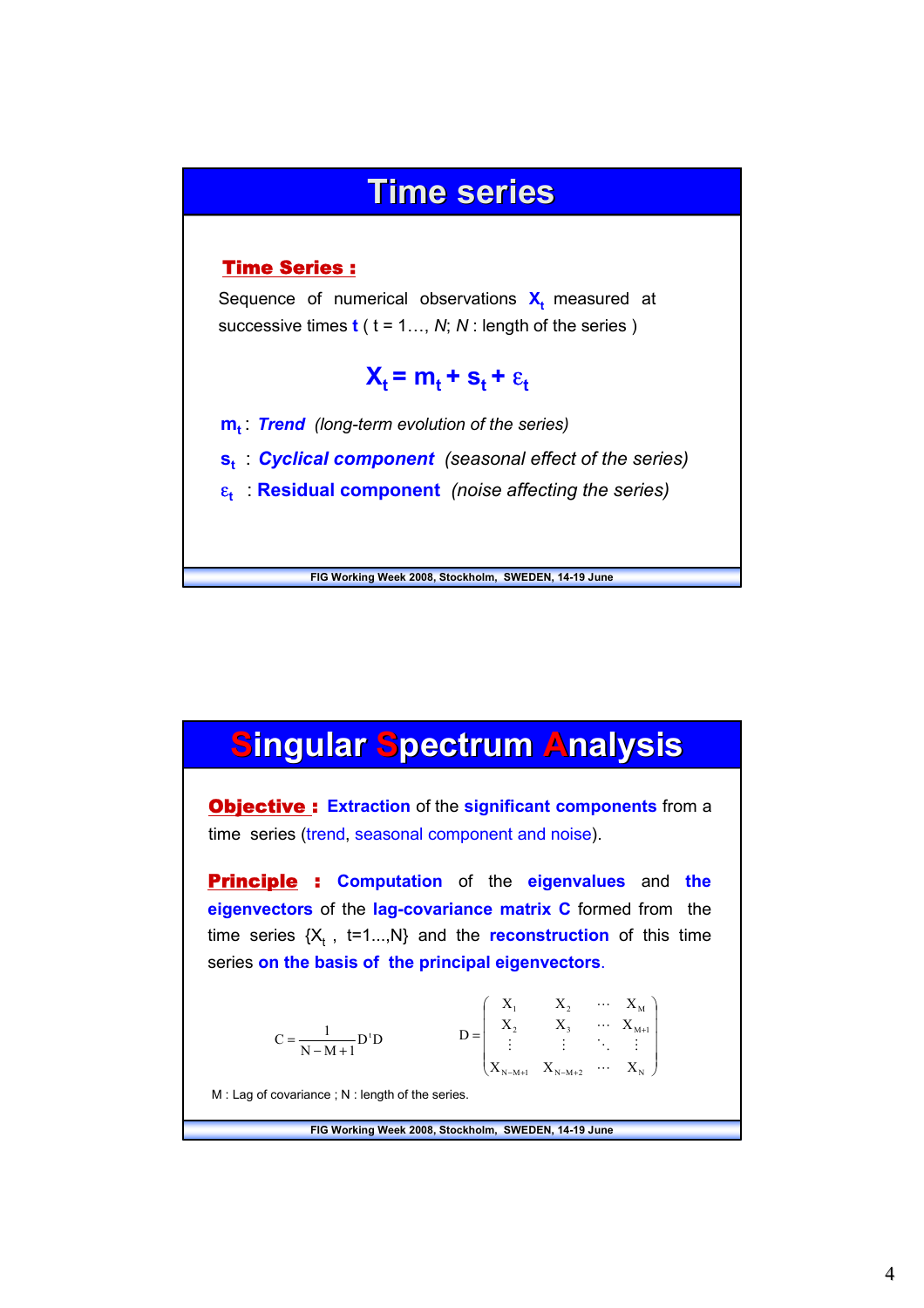

| <b>Data Used</b>                                                                                                                          |             |             |                          |                    |                               |  |  |  |  |
|-------------------------------------------------------------------------------------------------------------------------------------------|-------------|-------------|--------------------------|--------------------|-------------------------------|--|--|--|--|
| $\rightarrow$ Weekly series of the residual coordinates of (01) station<br>DORIS (SYPB) provided by the IGN/JPL analysis centre.          |             |             |                          |                    |                               |  |  |  |  |
| <b>Station</b><br>acronym                                                                                                                 | <b>Site</b> | Country     | Data span<br>$(vears)$ ) | Period<br>(years)) | <b>Observations</b><br>number |  |  |  |  |
| <b>SYPB</b>                                                                                                                               | Syowa       | Antarctique | 1999.2 - 2003.6          | 44                 | 225                           |  |  |  |  |
| Expressed in the Local Geodetic Reference Frame:<br>(dN: North, dE: East, dH: Up)<br>FIG Working Week 2008, Stockholm, SWEDEN, 14-19 June |             |             |                          |                    |                               |  |  |  |  |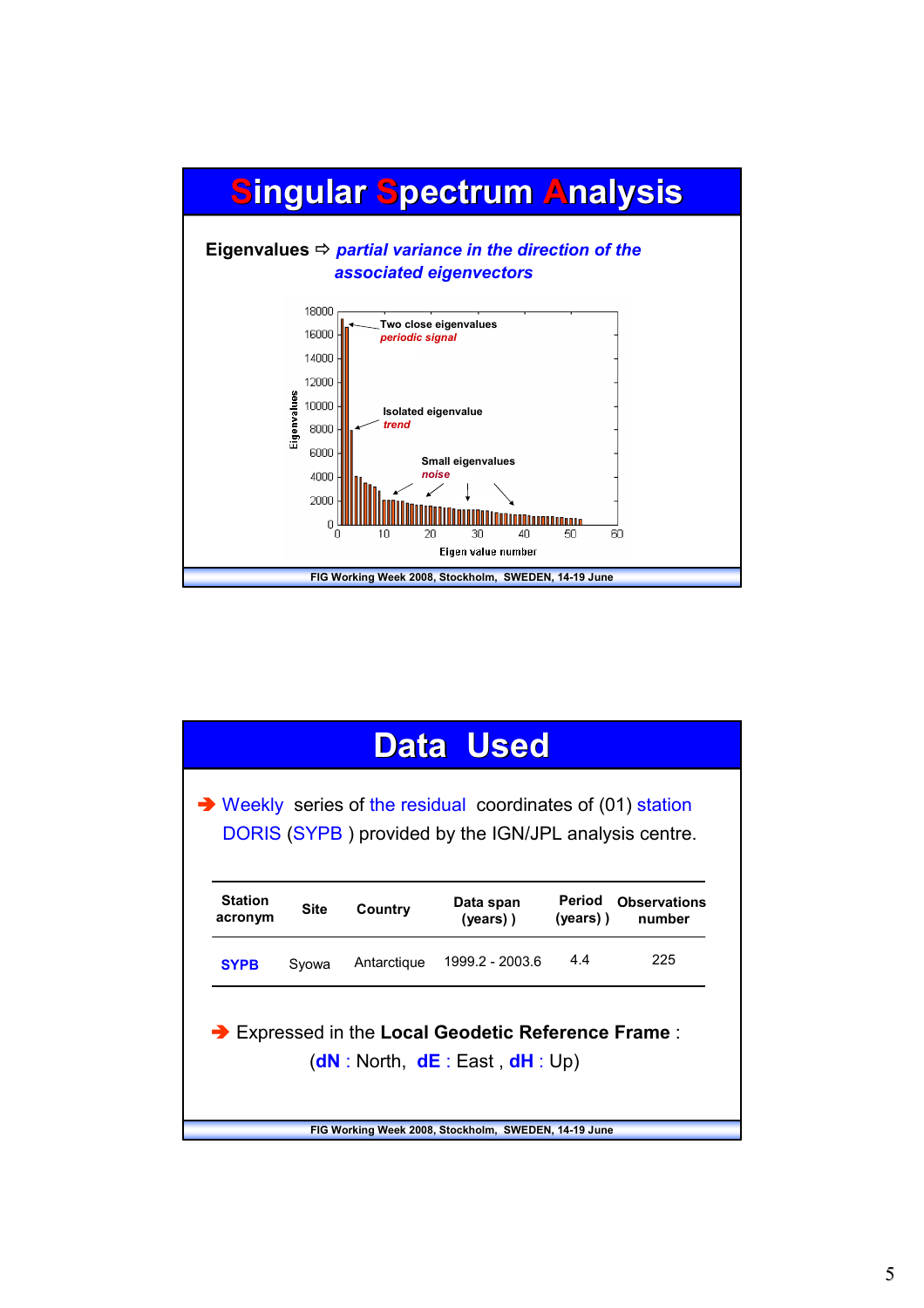

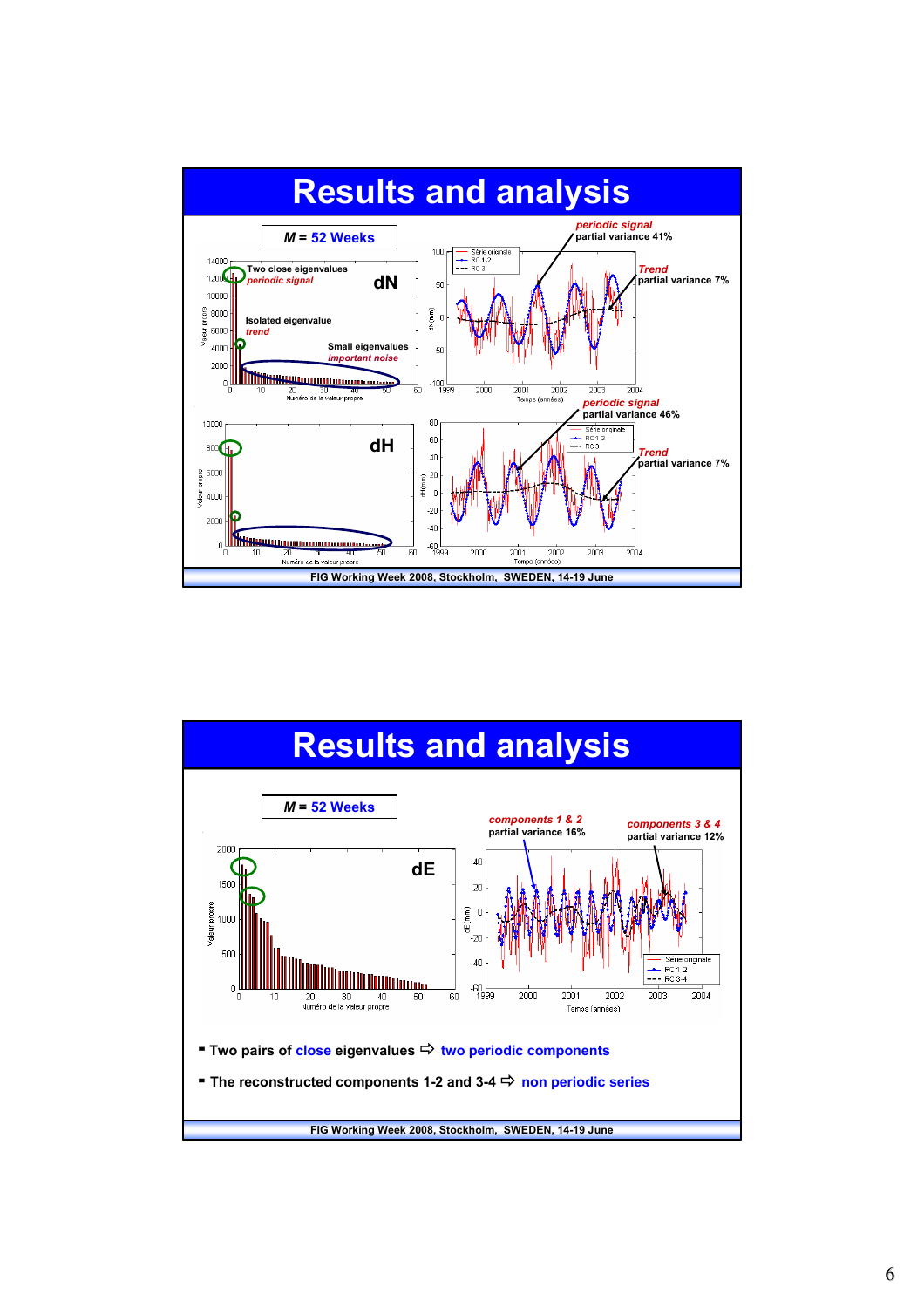|  | <b>Series</b> | <b>Reconstructed Components</b>                                                                                                                                                                                                                        | Partial<br>variance | Standard<br>deviation |  |
|--|---------------|--------------------------------------------------------------------------------------------------------------------------------------------------------------------------------------------------------------------------------------------------------|---------------------|-----------------------|--|
|  |               | RC 1-2                                                                                                                                                                                                                                                 | 41                  | 33                    |  |
|  | dN            | RC 1-2 & RC 3                                                                                                                                                                                                                                          | 48                  | 35                    |  |
|  |               | RC 1-2, RC 3 & RC 4-5                                                                                                                                                                                                                                  | 54                  | 37                    |  |
|  |               | RC 1-2                                                                                                                                                                                                                                                 | 16                  | 12                    |  |
|  |               | RC 1-2 & RC 3-4                                                                                                                                                                                                                                        | 27                  | 15                    |  |
|  | dE            | RC 1-2, RC 3-4 & RC 5-6                                                                                                                                                                                                                                | 37                  | 17                    |  |
|  |               | RC 1-2, RC 3-4, RC 5-6 & RC 7-8                                                                                                                                                                                                                        | 45                  | 20                    |  |
|  |               | RC 1-2, RC 3-4, RC 5-6, RC 7-8 & RC 9                                                                                                                                                                                                                  | 49                  | 21                    |  |
|  |               | RC 1-2, RC 3-4, RC 5-6, RC 7-8, RC 9 & RC 10-11                                                                                                                                                                                                        | 54                  | 22                    |  |
|  |               | RC 1-2                                                                                                                                                                                                                                                 | 46                  | 25                    |  |
|  | dH            | RC 1-2 & RC 3                                                                                                                                                                                                                                          | 53                  | 27                    |  |
|  |               | RC 1-2, RC 3 & RC 4                                                                                                                                                                                                                                    | 56                  | 27                    |  |
|  |               | RC 1-2, RC 3, RC 4 & RC 5,6                                                                                                                                                                                                                            | 60                  | 28                    |  |
|  |               | <b>Denoising <math>\Rightarrow</math> extract from the initial series, the series reconstructed on the</b><br>basis of principal components (true signal).<br>■ For denoising $\Rightarrow$ ? number of the principal components to take into account. |                     |                       |  |

# **Results and analysis Results and analysis**

| <b>Series</b> |                                              |     | Minimum Maximum Mean | STD |
|---------------|----------------------------------------------|-----|----------------------|-----|
|               | (dN) Original series<br>(dN) Denoised series | -79 | 82                   | 34  |
|               |                                              | -54 | 79                   | 37  |
| (dE           | Original series<br>Denoised series           | -47 | 45                   | 20  |
|               |                                              | -53 | 57                   | 22  |
| (dH)          | Original series<br>Denoised series           | -48 | 73                   | 26  |
|               |                                              | -49 | 56                   | 28  |

The standard deviation (STD) of the initial series was augmented after the reconstruction which remains dependent on the number of the reconstructed components representing the true signal.